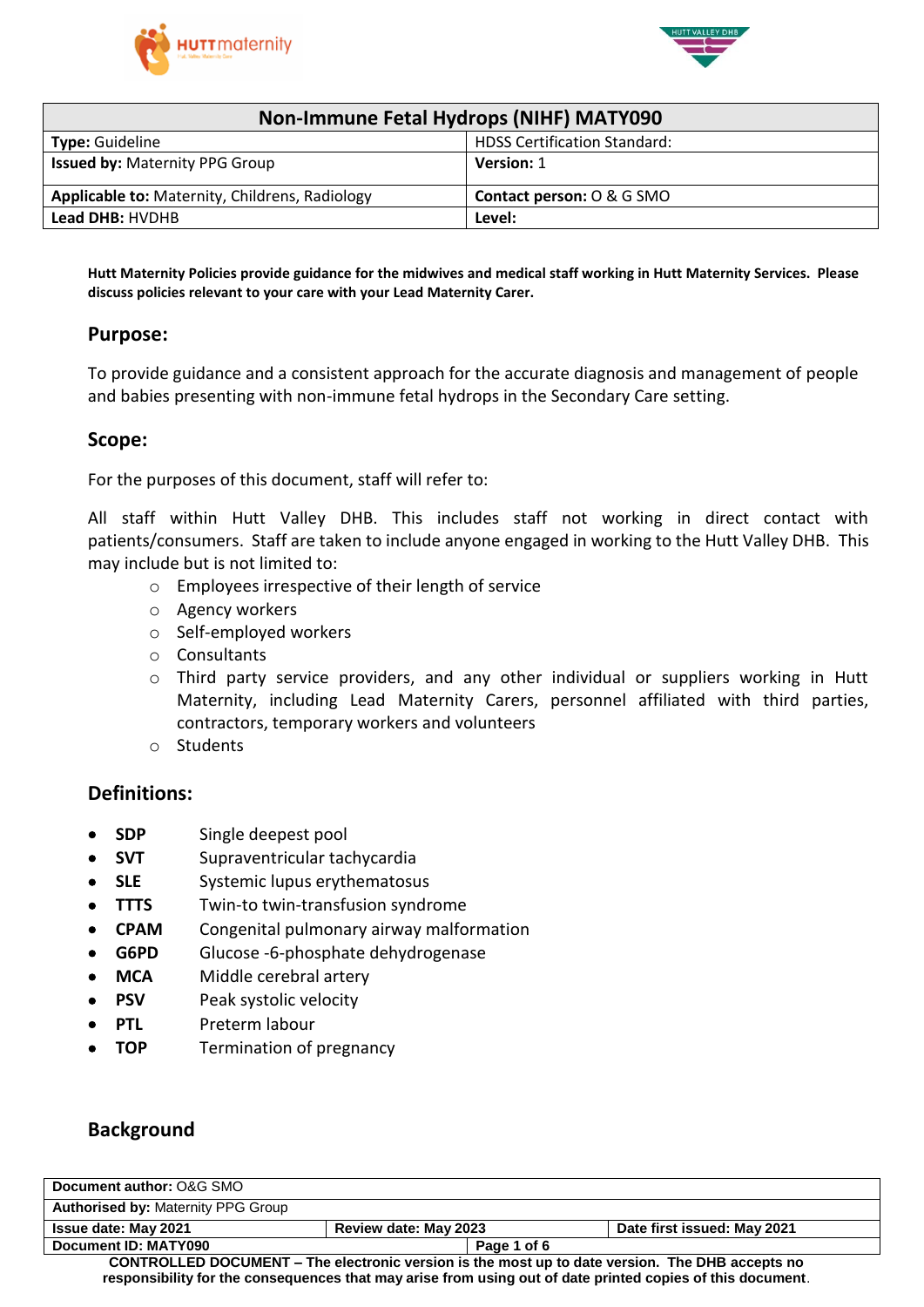



Non-immune hydrops fetalis / fetal hydrops is now responsible for 90% of all cases of fetal hydrops.

Estimated incidence of 1:1500 to 1:3800 births.

Pathogenesis not clear, but associated with numerous potential mechanisms and underlying disorders.

NIFH has a poor prognosis for the fetus, but can also have consequences for the pregnant person e.g. 10% incidence of Mirror syndrome.

### **Diagnosis**

NIFH is the presence of any **TWO** of the following ultrasound findings given below:

- **•** Ascites
- Pleural effusion (any fluid significant)
- Pericardial effusion: > 2mm significant
- Skin oedema: > 5mm on chest and scalp
- Polyhydramnios: SDP > 8cm and/or AFI > 24cm
- Placentomegaly: > 4cm thickness

# **Differential Diagnosis**

- Immune hydrops
- Isolated fluid collection
	- **o** Ascites
	- **o** Pleural effusion
	- **o** Pericardial effusion
- Skin oedema
- Polyhydramnios or placentomegaly

### **Causes**

| Aneuploidy                    | Most common cause of NIFH under 24 weeks: trisomy 21<br>Down's syndrome, 45XO Turner's syndrome<br>Genetic: Noonan's syndrome, Cornelia de Lange syndrome                                                                                                |  |
|-------------------------------|----------------------------------------------------------------------------------------------------------------------------------------------------------------------------------------------------------------------------------------------------------|--|
| Cardiovascular anomalies      | Structural: most common cause of NIFH over 24 weeks<br>Functional: transposition of great vessels, Ebstein's anomaly,<br>truncus arteriosus<br>tachyarrhythmia (SVT), bradyarrhythmia<br>Arrhythmias:<br>(complete heart block e.g. due to maternal SLE) |  |
| <b>Vascular</b>               | Shunt<br>Thrombosis                                                                                                                                                                                                                                      |  |
| <b>Thoracic abnormalities</b> | <b>CPAM</b><br>٠<br>Congenital diaphragmatic hernia<br>٠<br><b>Masses</b><br>Pulmonary sequestration<br>٠                                                                                                                                                |  |

| Document author: O&G SMO                                                                        |                       |             |                             |
|-------------------------------------------------------------------------------------------------|-----------------------|-------------|-----------------------------|
| <b>Authorised by: Maternity PPG Group</b>                                                       |                       |             |                             |
| <b>Issue date: May 2021</b>                                                                     | Review date: May 2023 |             | Date first issued: May 2021 |
| Document ID: MATY090                                                                            |                       | Page 2 of 6 |                             |
| CONTROLLED DOCUMENT – The electronic version is the most up to date version. The DHB accepts no |                       |             |                             |

**CONTROLLED DOCUMENT – The electronic version is the most up to date version. The DHB accepts no responsibility for the consequences that may arise from using out of date printed copies of this document**.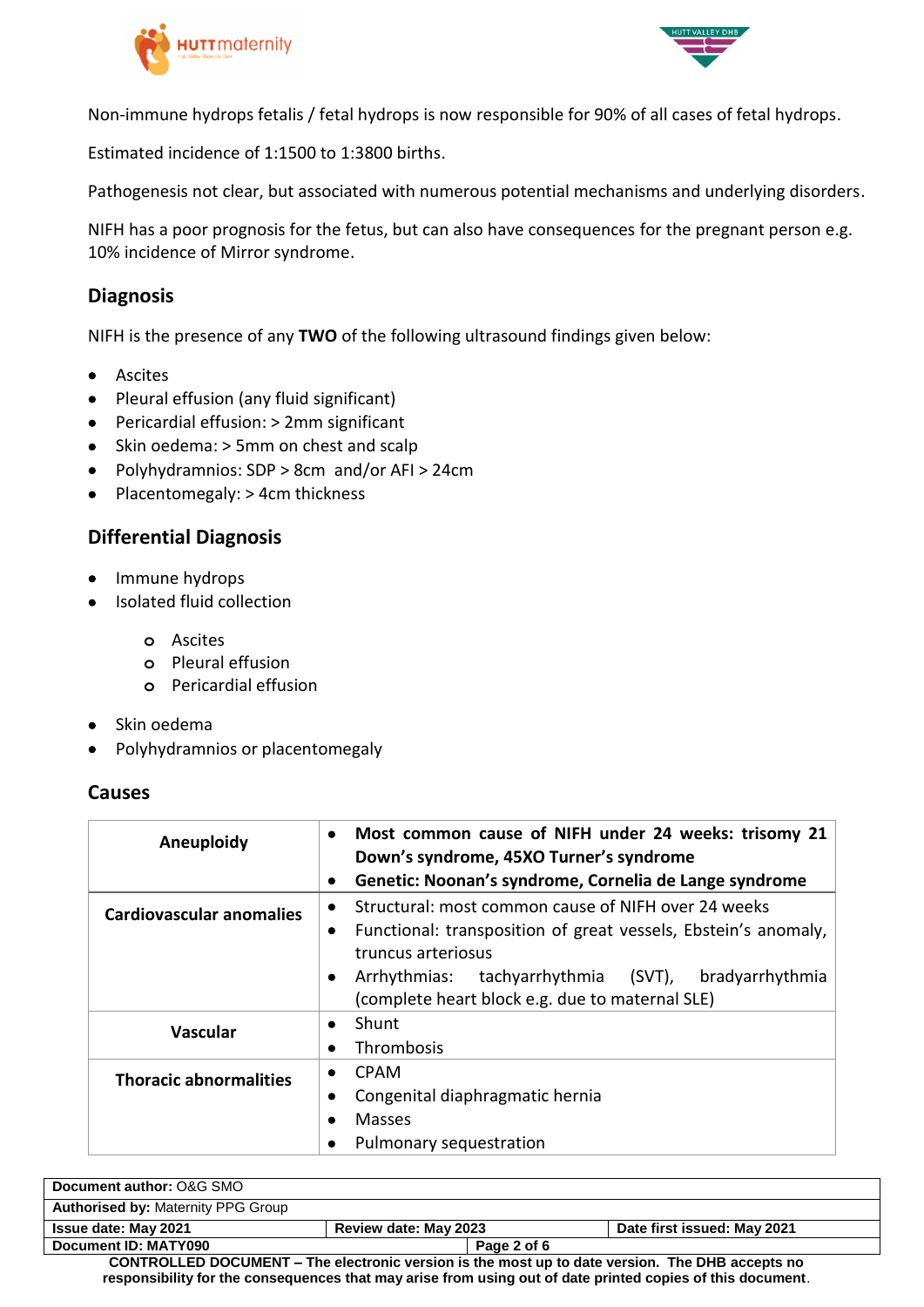



|                                  | Chylothorax, hydrothorax<br>$\bullet$                                            |  |  |
|----------------------------------|----------------------------------------------------------------------------------|--|--|
|                                  | Airway obstruction<br>$\bullet$                                                  |  |  |
| Non-cardiac/thoracic             | Lymphatic<br>$\bullet$                                                           |  |  |
| anomalies                        | Gastrointestinal<br>٠                                                            |  |  |
|                                  | Genitourinary<br>$\bullet$                                                       |  |  |
|                                  | Neurological / decreased movement<br>$\bullet$                                   |  |  |
| <b>Fetal anaemia</b>             | Decreased production: Parvovirus B19, infiltration / storage<br>$\bullet$        |  |  |
|                                  | diseases, myeloproliferative / congenital leukaemia                              |  |  |
|                                  | Increased loss: intrinsic cell abnormality ( $\alpha$ thalassaemia,<br>$\bullet$ |  |  |
|                                  | G6PD)                                                                            |  |  |
|                                  | Haemangioma<br>$\bullet$                                                         |  |  |
|                                  | Fetomaternal haemorrhage (e.g. abruption)<br>$\bullet$                           |  |  |
|                                  | Fetal haemorrhage (intraabdominal, intracranial)<br>$\bullet$                    |  |  |
| <b>Infectious disease</b>        | Parvovirus<br>$\bullet$                                                          |  |  |
|                                  | Toxoplasmosis                                                                    |  |  |
|                                  | Syphilis<br>$\bullet$                                                            |  |  |
|                                  | Varicella<br>$\bullet$                                                           |  |  |
|                                  | Adenovirus                                                                       |  |  |
|                                  | Coxsackie                                                                        |  |  |
|                                  | <b>CMV</b>                                                                       |  |  |
|                                  | Herpes                                                                           |  |  |
|                                  | Listeria<br>$\bullet$                                                            |  |  |
| <b>Metabolic storage disease</b> | Mucopolysaccharidoses<br>$\bullet$                                               |  |  |
| <b>Placental</b>                 | TTTS / TRAP sequence<br>$\bullet$                                                |  |  |
|                                  | Trauma<br>$\bullet$                                                              |  |  |
|                                  | Cord anomalies<br>$\bullet$                                                      |  |  |
|                                  | Chorioangioma                                                                    |  |  |
| <b>Tumours</b>                   | Fetal sacrococcygeal teratoma<br>$\bullet$                                       |  |  |
| Idiopathic                       |                                                                                  |  |  |

# **Clinical Presentation**

- 35% cases detected incidentally
- Symphyseal-fundal height palpating large for dates
- Decreased fetal movement
- Mirror syndrome in pregnant person

### **Important History**

- Personal and family history of inheritable disorders associated with:
	- **o** α Thalassaemia
	- **o** Metabolic syndromes
	- **o** Genetic syndromes

| Document author: O&G SMO                                                                                   |                       |                             |  |
|------------------------------------------------------------------------------------------------------------|-----------------------|-----------------------------|--|
| <b>Authorised by: Maternity PPG Group</b>                                                                  |                       |                             |  |
| <b>Issue date: May 2021</b>                                                                                | Review date: May 2023 | Date first issued: May 2021 |  |
| Document ID: MATY090                                                                                       | Page 3 of 6           |                             |  |
| CONTROLLED DOCUMENT - The electronic version is the most up to date version. The DHB accepts no            |                       |                             |  |
| responsibility for the consequences that may arise from using out of date printed copies of this document. |                       |                             |  |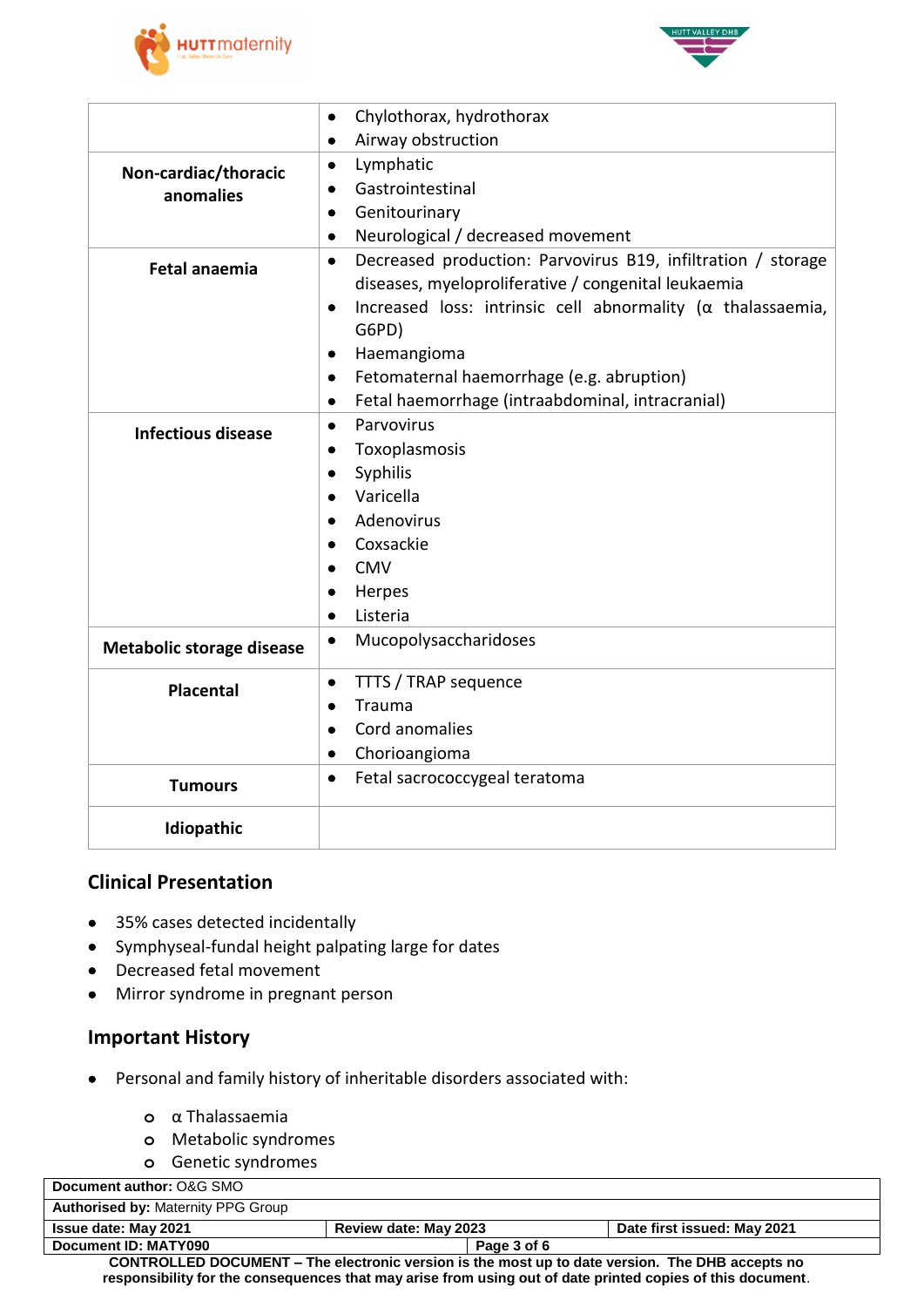



- $\bullet$  Infectious exposures especially Parvovirus B19
- **•** Consanguinity

# **Investigations**

### **Investigations of the pregnant person**

- Baseline blood pressure and urinalysis (looking for proteinuria)
- Full blood count
- Blood group and red blood cell antibody screen
- Hb electrophoresis (Thalassemia)
- Kleihauer Betke test (fetomaternal haemorrhage)
- Serology: parvovirus B19, toxoplasmosis, rubella, syphilis
- Herpes simplex virus (HSV) if recent primary infection
- Auto-antibodies: anti-SSa(Ro) and anti-SSb(La) if SLE

### **Fetal investigations**

When NIFH is detected on ultrasound the following should also be reviewed; if not, then a subsequent scan ought to be requested

- Detailed anatomy review (tertiary scan)
- MCA PSV
- Echocardiogram
- Amniocentesis for karyotype, PCR for possible TORCH pathogens, storage in case further testing subsequently required



**Urgent referral to Wellington Maternal Fetal Medicine service needs to be made by the Obstetric team (after consultation with Obstetric SMO on-call)**

### **Fetal anaemia**

MCA PSV >1.5 MoM for gestation is suggestive of moderate to severe fetal anaemia (Hb < 80)

### **Management**

Management will depend upon the underlying cause and the level of fetal anaemia

- $\bullet$  Early diagnosis: 50% association with chromosomal problems and thus a poor prognosis  $\rightarrow$  offer TOP
- Selective therapeutic intervention
- SVT: Maternal / fetal administration of digoxin ± anti-arrhythmic agents
- Complete heart block: maternal administration of steroids
- Fetal anaemia: cordocentesis and intrauterine blood transfusion
- Pleural effusion alone: pleuroamniotic shunting

| Document author: O&G SMO                                                                                                                                                                                           |                       |             |                             |
|--------------------------------------------------------------------------------------------------------------------------------------------------------------------------------------------------------------------|-----------------------|-------------|-----------------------------|
| <b>Authorised by: Maternity PPG Group</b>                                                                                                                                                                          |                       |             |                             |
| <b>Issue date: May 2021</b>                                                                                                                                                                                        | Review date: May 2023 |             | Date first issued: May 2021 |
| Document ID: MATY090                                                                                                                                                                                               |                       | Page 4 of 6 |                             |
| CONTROLLED DOCUMENT – The electronic version is the most up to date version. The DHB accepts no<br>the contract of the contract of the contract of the contract of the contract of the contract of the contract of |                       |             |                             |

**responsibility for the consequences that may arise from using out of date printed copies of this document**.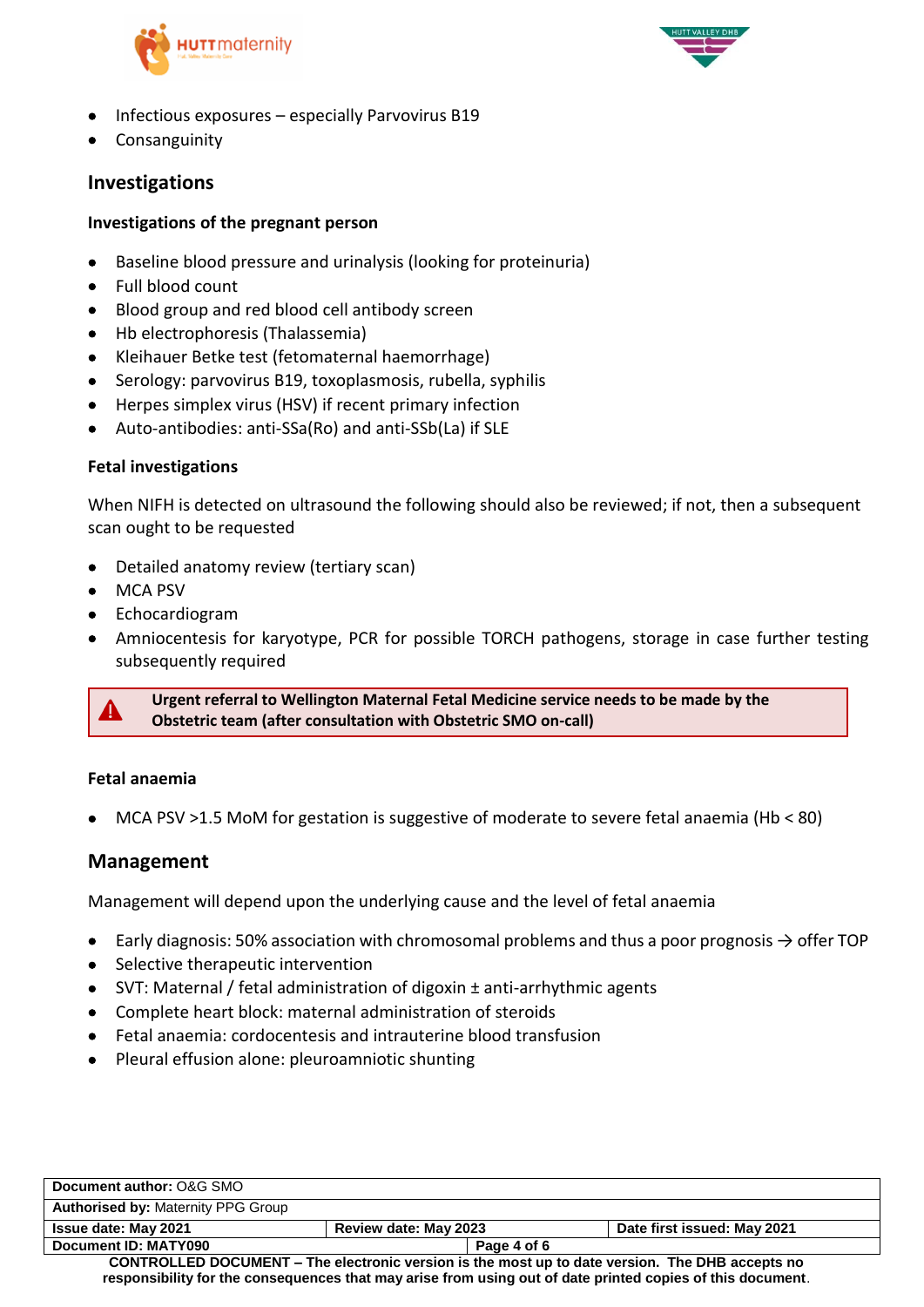



# **Prognosis**

In hydrops, the fetal prognosis depends upon:

- Gestation (earlier diagnosis has worse prognosis)
- Pleural effusions (worse prognosis, especially if under 20 weeks)
- Underlying aetiology

In an ongoing pregnancy:

- 10% develop PET (mirror/Ballantyne syndrome)
- Risk of polyhydramnios / PTL / abruption amnioreduction may be required
- Mode of delivery uncertain
- Neonatal palliation
- Overall perinatal mortality 50-98%

There is a low risk of recurrence in a future pregnancy if no inheritable disorder is identified.

# **Mirror Syndrome**

Mirror syndrome is a rare association of fetal and placental hydrops in association with pre-eclampsia. It is sometimes known as 'triple oedema' as it affects the fetus, placenta and pregnant person.

The name 'mirror syndrome' refers to the similarity between maternal oedema and fetal hydrops.

It can be confused for pre-eclampsia.

Mirror syndrome tends to resolve as the fetal hydrops resolves and/or after birth.

### **References:**

- Hyett J .Fetal Hydrops.In: Fetal Medicine:Basic Science and clinical practice. Rodeck CH, Whittle MJ, editors. London: Churchill Livingstone, 2008.
- New Zealand Maternal Fetal Medicine Network. 2012. Nonimmune Hydrops Fetalis. [doi](mailto:https://www.healthpoint.co.nz/downloadinfo,138318,otherList,o3n9v6qvvgf8x79jo1ro.do)

### **Keywords for searching:**

- 1. Fetal Hydrops
- 2. NIFH
- 3. Non-immune
- 4. Mirror Syndrome
- 5. Pregnancy

# **Informed Consent**

The right of a consumer to make an informed choice and give informed consent, including the right to refuse medical treatment, is enshrined in law and in the Code of Health and Disability Consumers' Rights in New Zealand. This means that a woman can choose to decline treatment, referral to another

| Document author: O&G SMO                                                                                   |                       |                             |  |
|------------------------------------------------------------------------------------------------------------|-----------------------|-----------------------------|--|
| <b>Authorised by: Maternity PPG Group</b>                                                                  |                       |                             |  |
| <b>Issue date: May 2021</b>                                                                                | Review date: May 2023 | Date first issued: May 2021 |  |
| Document ID: MATY090                                                                                       | Page 5 of 6           |                             |  |
| CONTROLLED DOCUMENT - The electronic version is the most up to date version. The DHB accepts no            |                       |                             |  |
| responsibility for the consequences that may arise from using out of date printed copies of this document. |                       |                             |  |